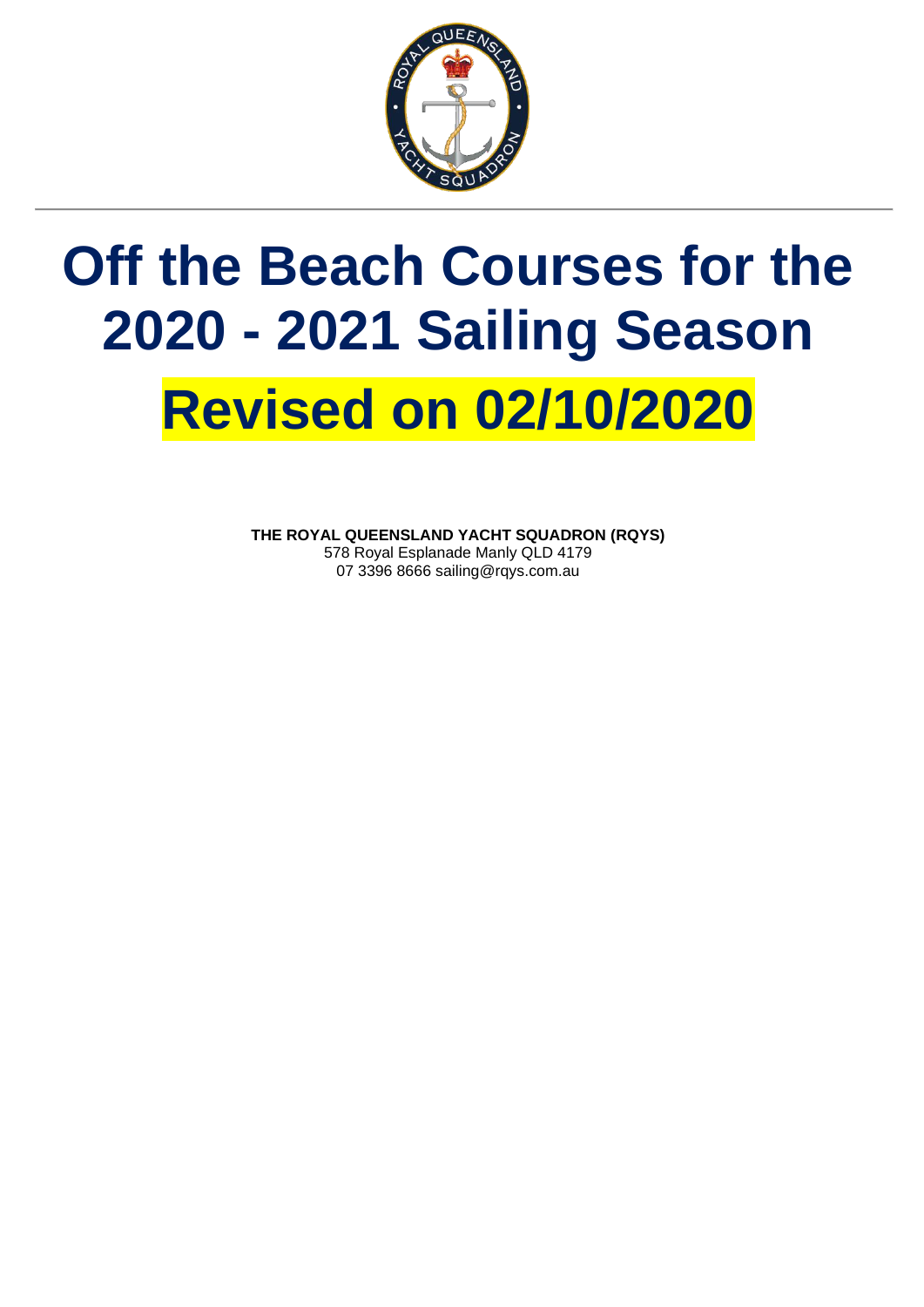## **Southern Course**

| Marks 1, 2, 5: Yellow Inflatables<br>12<br>Start $-1 - 4s/4p - 1 - 2 - 3p - 5 - 5$ - Finish<br>Marks 1a & 2a: Purple Inflatables<br>Start $-1 - 4s/4p - 1 - 4s/4p - 1 - 2 - 3p - 5 - F$ inish<br>$\mathsf{I}3$<br>Inflatables<br>01<br>Change Mark: White & Black Band Inflatable<br>Start $-1 - 2 - 3p - 5 -$ Finish<br><b>O2</b><br>Start $-1 - 2 - 3s/3p - 2 - 3p - 5 - F$ in sh | Start Pin, Finish Pin, 3s/3p & 4s/4p: Orange |
|-------------------------------------------------------------------------------------------------------------------------------------------------------------------------------------------------------------------------------------------------------------------------------------------------------------------------------------------------------------------------------------|----------------------------------------------|
|                                                                                                                                                                                                                                                                                                                                                                                     |                                              |
|                                                                                                                                                                                                                                                                                                                                                                                     |                                              |
|                                                                                                                                                                                                                                                                                                                                                                                     |                                              |
|                                                                                                                                                                                                                                                                                                                                                                                     |                                              |
| <b>O3</b><br>Start $-1 - 2 - 3s/3p - 2 - 3s/3p - 2 - 3p - 5 - F$ inish                                                                                                                                                                                                                                                                                                              |                                              |
| 12a<br>Start – 1a – 4s/4p – 1a – 2a – 3p – 5 - Finish                                                                                                                                                                                                                                                                                                                               |                                              |
| Start - 1a - 4s/4p - 1a - 4s/4p - 1a - 2a - 3p - 5 - Finish<br>13a                                                                                                                                                                                                                                                                                                                  |                                              |
| O <sub>1</sub> a<br>$Start - 1a - 2a - 3p - 5 - Finish$                                                                                                                                                                                                                                                                                                                             |                                              |
| O <sub>2</sub> a<br>Start - $1a - 2a - 3s/3p - 2a - 3p - 5 - F$ inish                                                                                                                                                                                                                                                                                                               |                                              |
| <b>O3a</b><br>Start - 1a - 2a - 3s/3p - 2a - 3s/3p - 2a - 3p - 5 - Finish                                                                                                                                                                                                                                                                                                           |                                              |
| <b>T1</b><br>Start $-1a-3p-5$ - Finish                                                                                                                                                                                                                                                                                                                                              |                                              |
| T <sub>2</sub><br>Start- $1a - 4s/4p - 1a - 3p - 5 - F$ inish                                                                                                                                                                                                                                                                                                                       |                                              |
| 1a<br>2a<br><b>NIM</b><br>4p<br>3s<br>3p<br><b>START</b><br>FINISH SI 12.2<br>Finish SI 12.1<br>$\overline{\mathbf{5}}$                                                                                                                                                                                                                                                             |                                              |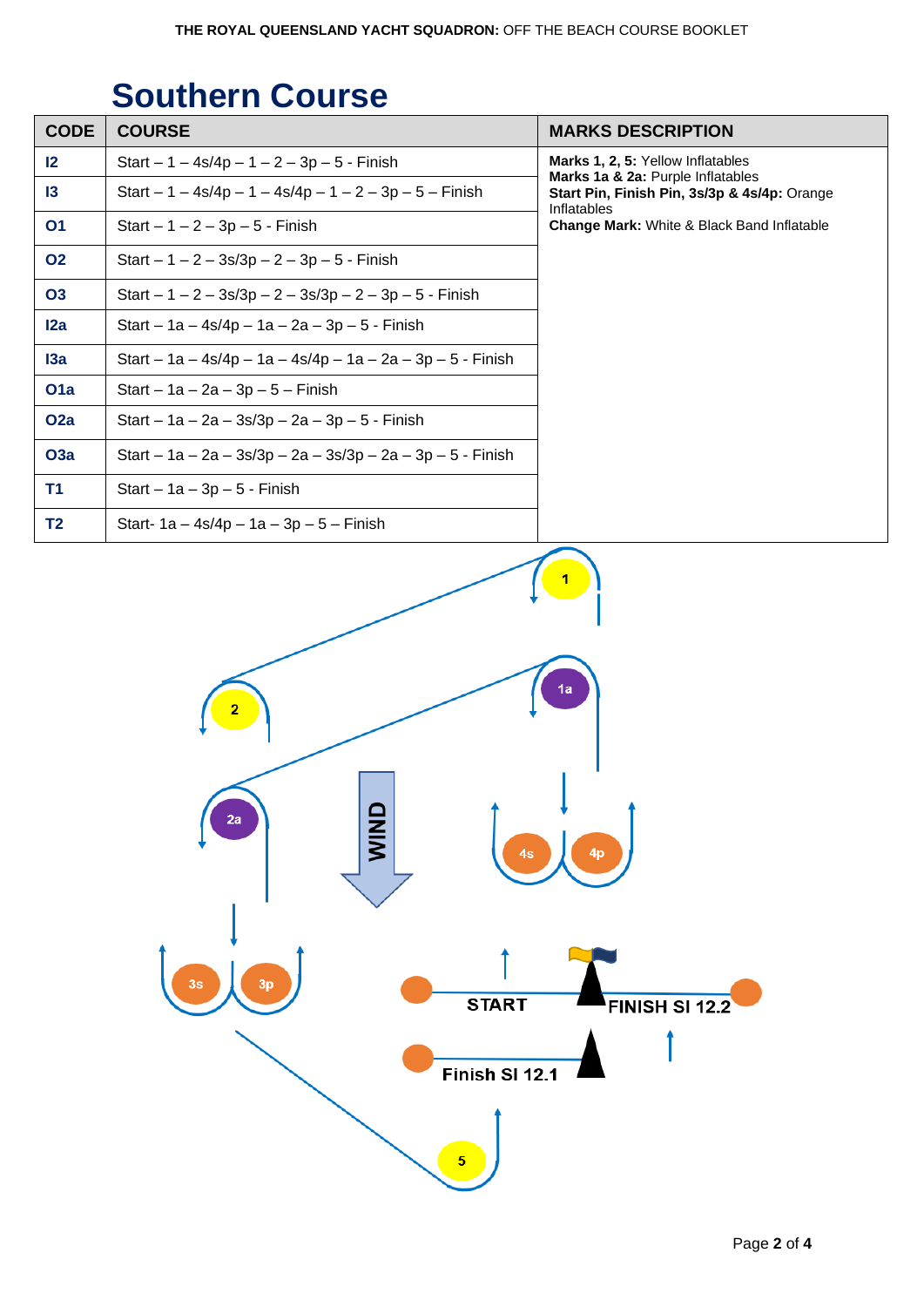## **Southern Course**

Alternative Course for days when we have less classes / sailors racing

| <b>CODE</b>      | <b>COURSE</b>                                                | <b>MARKS DESCRIPTION</b>                                                                                                                                                                            |
|------------------|--------------------------------------------------------------|-----------------------------------------------------------------------------------------------------------------------------------------------------------------------------------------------------|
| L <sub>1</sub> A | Start – 1a – Finish                                          | <b>Mark 1: Yellow Inflatable</b><br>Marks 3, 2s & 2p: Orange Inflatable<br>Mark 1a: Purple Inflatable<br><b>Start &amp; Finish Pin: Orange Teardrops</b><br>Change Mark: Black and White Inflatable |
| L2               | Start $-1 - 2s/2p - 1 - F$ inish                             |                                                                                                                                                                                                     |
| L2A              | Start $-$ 1a $-$ 2s/2p $-$ 1a $-$ Finish                     |                                                                                                                                                                                                     |
| L3               | Start $-1 - 2s/2p - 1 - 2s/2p - 1 - F$ inish                 |                                                                                                                                                                                                     |
| L <sub>3</sub> A | Start - $1a - 2s/2p - 1a - 2s/2p - 1a - Finish$              |                                                                                                                                                                                                     |
| <b>T1</b>        | $Start - 1 - 3 - 2p - Finish$                                |                                                                                                                                                                                                     |
| <b>T2</b>        | Start $-1 - 3 - 2s/2p - 1 - 3 - 2p - F$ inish                |                                                                                                                                                                                                     |
| T <sub>3</sub>   | Start $-1 - 3 - 2s/2p - 1 - 3 - 2s/2p - 1 - 3 - 2p$ – Finish |                                                                                                                                                                                                     |
|                  |                                                              |                                                                                                                                                                                                     |